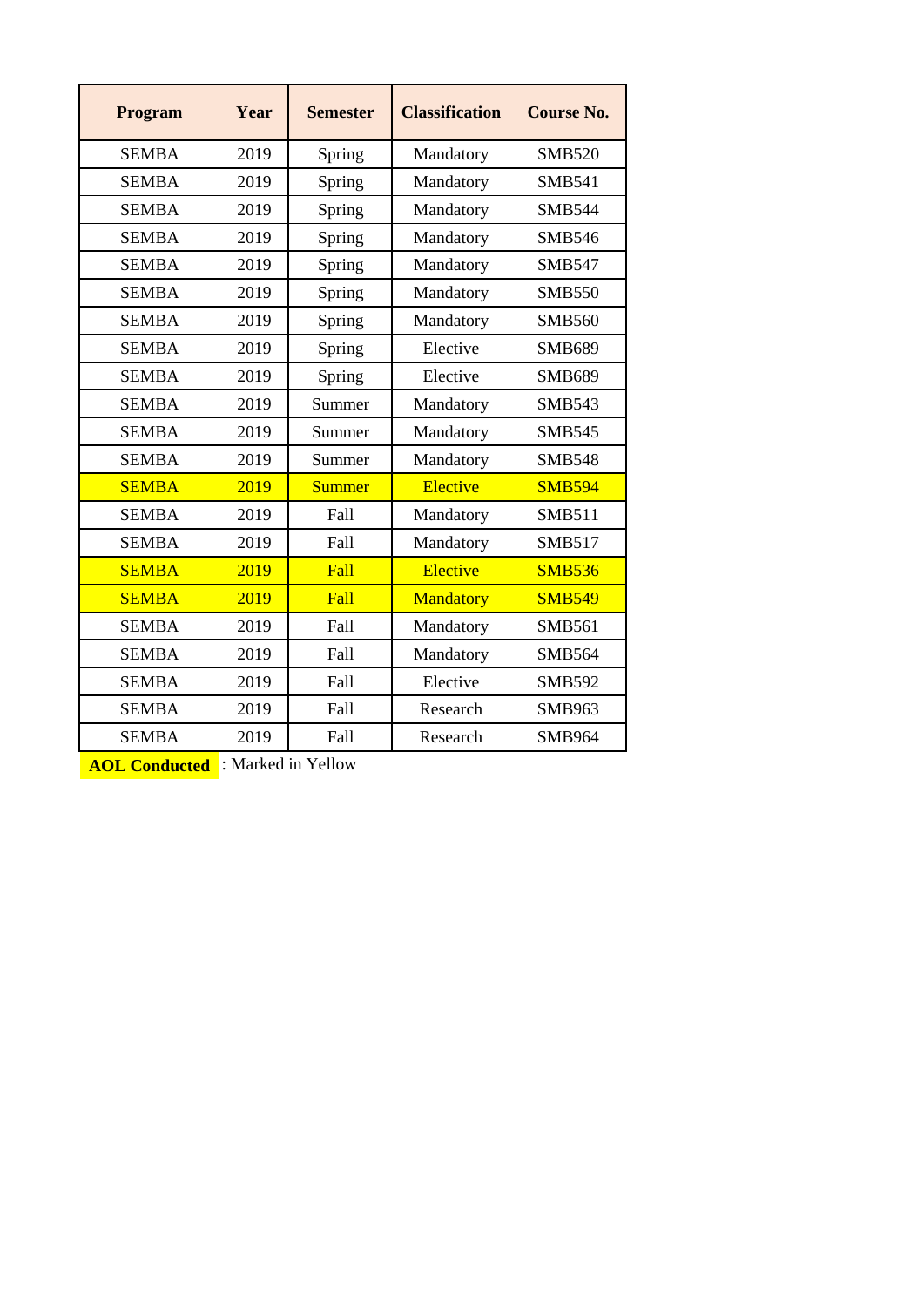| <b>Korean</b>                       |
|-------------------------------------|
| 마케팅                                 |
| IT경영                                |
| 소셜벤처 린스타트업                          |
| 소셜 이슈 분석과 미션 수립                     |
| 사회적 기업가정신                           |
| 소셜벤처 제품 및 서비스 검증                    |
| 재무회계                                |
| 사회적기업 특수논제 III<전략적 의사결정과 지속가능성의 조건> |
| 사회적기업 특수논제 III<법/규제매커니즘과 기업가의 대응>   |
| 소셜벤처 조직 및 성장전략                      |
| 소셜벤처 아이디어 창출 방법론                    |
| 소셜벤처 시장조사 및 비지니스 모델 개발              |
| 사회적기업 현장연수                          |
| 전략경영                                |
| 소셜벤처 사업모형                           |
| 사회적 기업과 경영                          |
| 소셜벤처 고객문제 및 솔루션 검증                  |
| 기업재무정책                              |
| 경영경제분석                              |
| 경영통계 및 시장조사                         |
| 사회적기업 세미나                           |
| 소셜벤처사업화연구                           |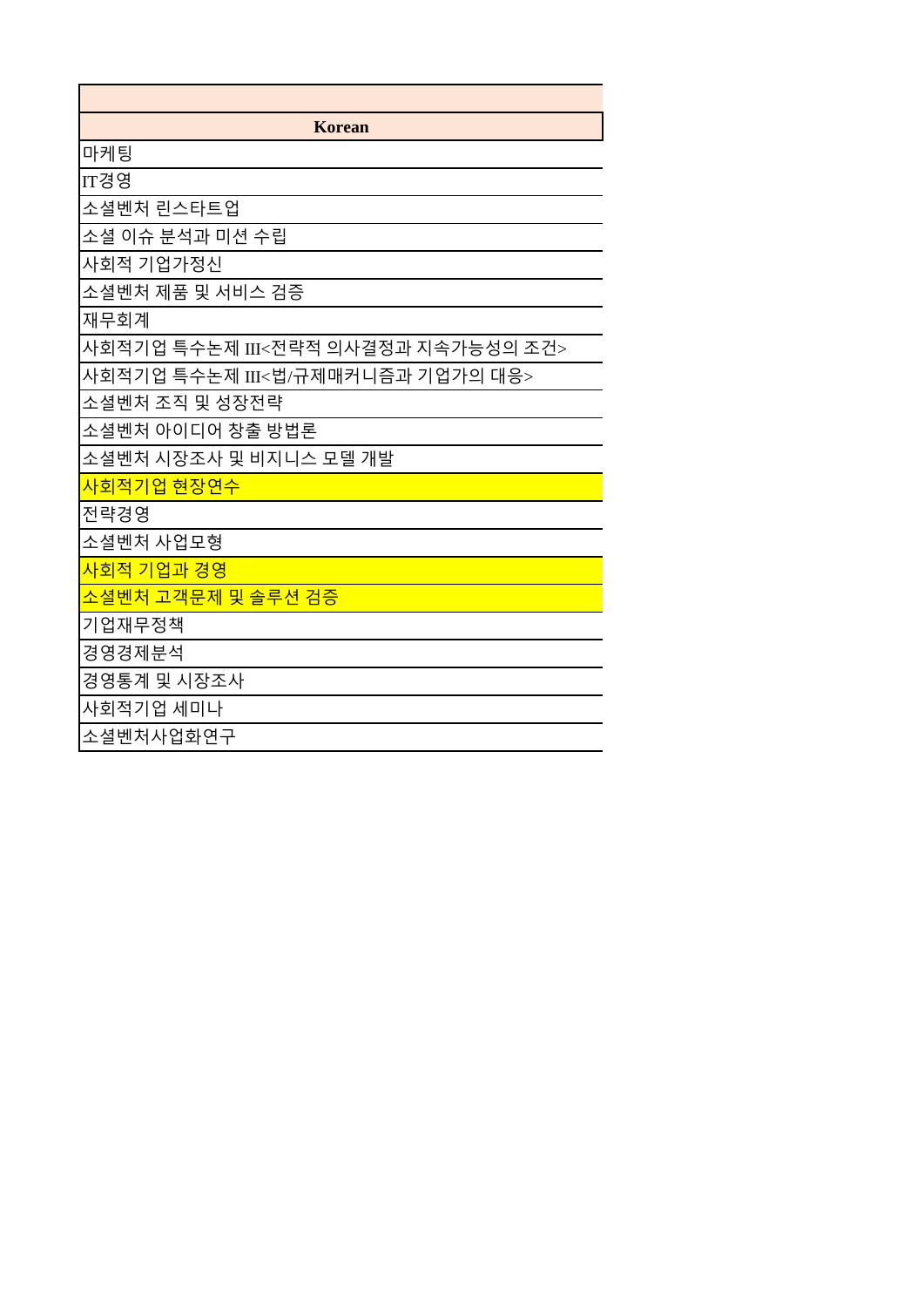| <b>Course Title</b>                                                                                                              |  |  |  |  |  |  |
|----------------------------------------------------------------------------------------------------------------------------------|--|--|--|--|--|--|
| <b>English</b>                                                                                                                   |  |  |  |  |  |  |
| Marketing                                                                                                                        |  |  |  |  |  |  |
| Management of Information Technology                                                                                             |  |  |  |  |  |  |
| Lean Startup for Social Ventures                                                                                                 |  |  |  |  |  |  |
| Analyzing Social Issues and Developing Mission                                                                                   |  |  |  |  |  |  |
| Social Entrepreneurship                                                                                                          |  |  |  |  |  |  |
| Product and Service Validation for Social Ventures                                                                               |  |  |  |  |  |  |
| <b>Financial Accounting</b>                                                                                                      |  |  |  |  |  |  |
| Special Topics in Social Enterprises III <strategic and="" conditions="" decision-making="" of="" sustainability=""></strategic> |  |  |  |  |  |  |
| Special Topics in Social Enterprises III <law &="" action="" entrepreneurs'="" mechanism="" regulatory=""></law>                 |  |  |  |  |  |  |
| Social Venture Organization and Growth Strategy                                                                                  |  |  |  |  |  |  |
| <b>Idea Generation Methods in Social Ventures</b>                                                                                |  |  |  |  |  |  |
| Market Research and Business Model Development in Social Ventures                                                                |  |  |  |  |  |  |
| <b>Field Study in SE</b>                                                                                                         |  |  |  |  |  |  |
| <b>Strategic Management</b>                                                                                                      |  |  |  |  |  |  |
| <b>Social Venture Business Model</b>                                                                                             |  |  |  |  |  |  |
| <b>Social Enterprise and Management</b>                                                                                          |  |  |  |  |  |  |
| <b>Customer Problem and Solution Validation for Social Venture</b>                                                               |  |  |  |  |  |  |
| <b>Corporate Financial Policy</b>                                                                                                |  |  |  |  |  |  |
| <b>Business Economics Analysis</b>                                                                                               |  |  |  |  |  |  |
| <b>Business Statistics and Market Research in SE</b>                                                                             |  |  |  |  |  |  |
| Seminar for Social Enterprises                                                                                                   |  |  |  |  |  |  |
| <b>Research for Social Ventures Commercialization</b>                                                                            |  |  |  |  |  |  |